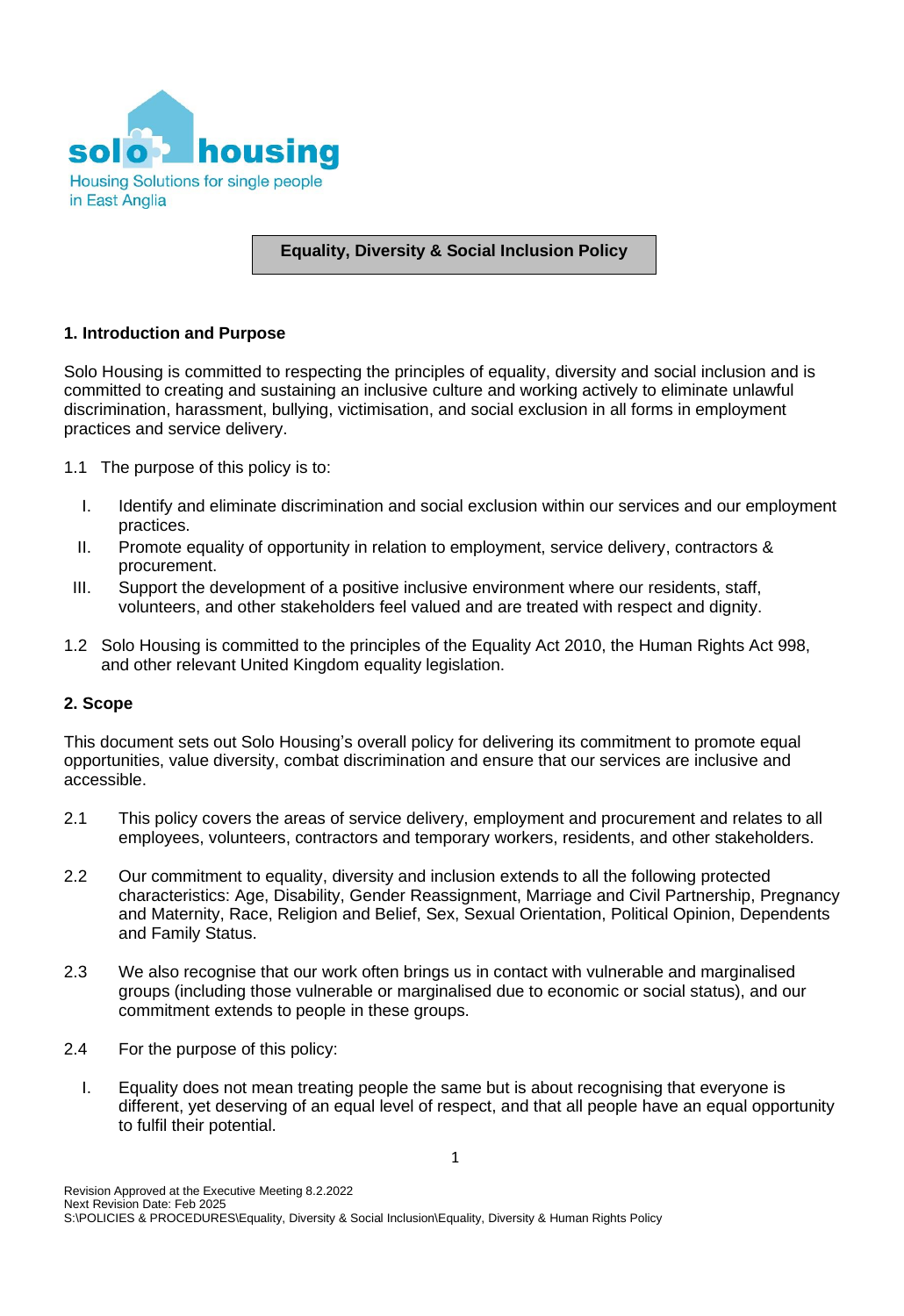- II. Equality is also concerned with ensuring that a person is not treated less favourably because of a protected characteristic.
- III. Diversity is concerned with recognising, respecting, and valuing the positive aspects of difference. It is also about creating a positive environment and culture where the diverse needs of all people can be understood and met.
- IV. Inclusion is about creating a positive environment and organisational culture where barriers to participation are removed, and people are respected and valued for the positive things that they bring.

# **3. Our policy ensures:**

- I. Residents, staff, volunteers, contractors & other stakeholders will not be treated less favourably because of their protected characteristic.
- II. All residents, staff, volunteers, contractors & other stakeholders will be treated fairly and with an equal level of respect.
- III. Our policies and processes will be applied fairly in order to eliminate discrimination so that all our personnel and clients can achieve their full potential.
- IV. Unlawful discrimination, harassment, bullying or victimisation towards staff, volunteers, residents, contractors & other stakeholders will not be tolerated and will be dealt with in accordance with the appropriate policy.
- V. Understanding of difference and inclusion will be promoted within the workplace and in our services as part of developing a positive environment and culture.
- VI. Where possible people will have equal access to employment, education and training opportunities, goods services, and facilities.
- VII. Where relevant, issues of equality, diversity and inclusion and human rights will be considered as part of the decision-making process.
- 3.1 Service delivery In relation to service delivery we require our staff and volunteers to:
	- I. Ensure our services are inclusive and accessible for those in need and that there is fair access to and exit from services for all residents & other stakeholders; identifying and, where possible, removing barriers which prevent equality of opportunity and inclusion.
	- II. Monitor diversity of existing and potential residents & those in need and use this information to improve service delivery and business planning.
	- III. Actively engage with people from different protected groups and provide opportunities to develop better understanding and promote good relations between people with different protected characteristics, by providing opportunities for residents and those in need to shape the services they receive.
- IV. Ensure information provided is clear, accessible, and provided in alternative formats as needed.
- V. Provide a mechanism for complaints or comments to be made confidentially.
- VI. Encourage our staff and volunteers to anticipate the needs of people who approach Solo Housing, particularly those with a disability, and make reasonable adjustments as needed.
- 3.2 Employment In relation to staff and employment we will take active steps to:
	- I. Ensure our policies, practices and procedures do not unlawfully discriminate against any employees and ensure they comply with equality legislation and codes of practice in relation to recruitment, selection, training, promotion, discipline, or dismissal procedures
	- II. Investigate and actively challenge any incidences of bullying, harassment or victimisation and take appropriate steps as set out in relevant policies, minutes, standing orders and procedures.
	- III. Ensure we provide our staff, managers, volunteers and committee members with regular mandatory training and development in equality, diversity, and inclusion to enable them to understand their responsibilities in relation to equality legislation.